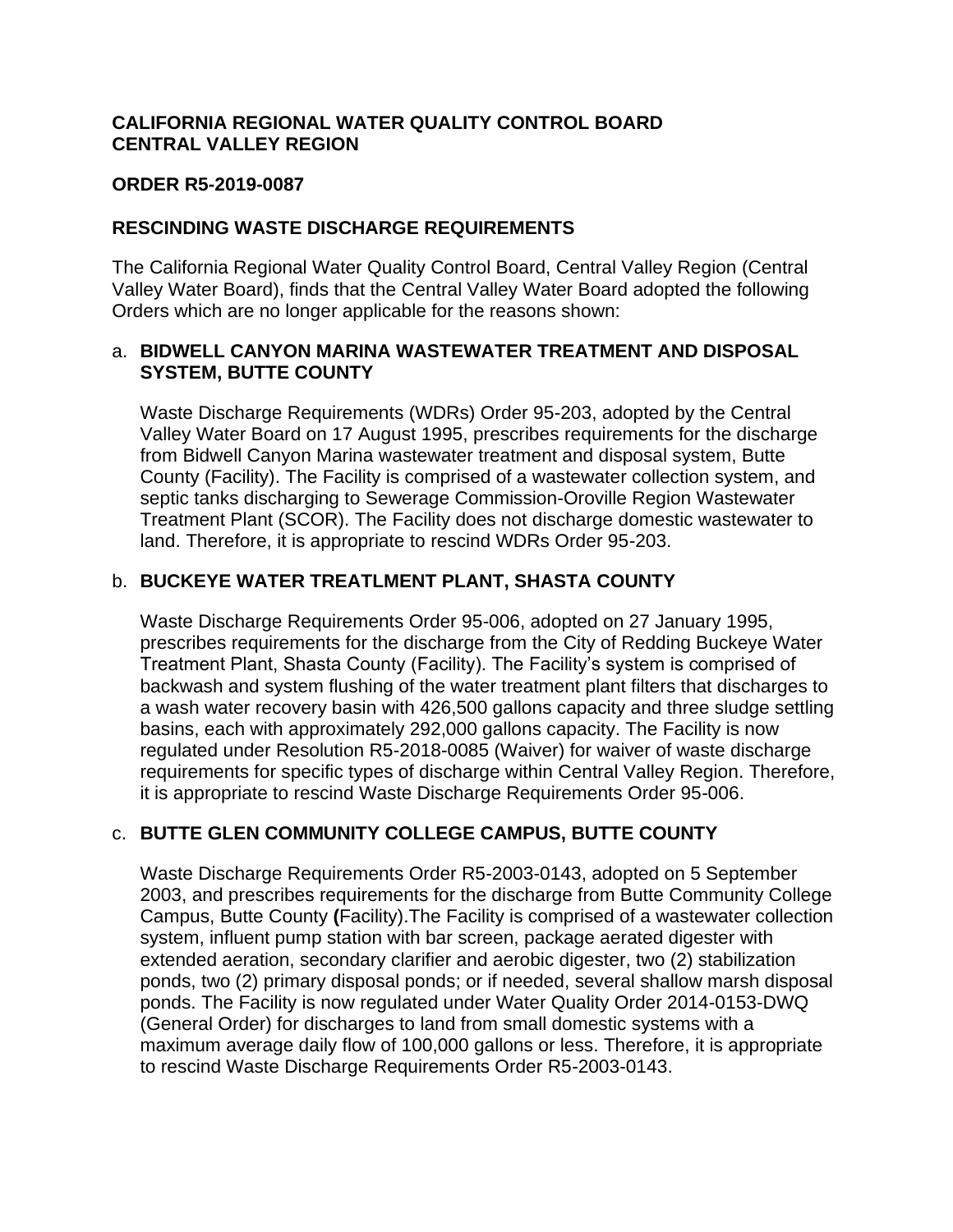### d. **CITY OF TURLOCK, REGIONAL WATER QUALITY CONTROL FACILITY, STANISLAUS COUNTY**

Time Schedule Order R5-2014-0901 (NPDES Permit CA0078948), adopted on 22 July 2014, provides a time schedule for compliance with water quality-based effluent limitations for chlorodibromomethane and dichlorobromomethane by 31 December 2019 that were established in Waste Discharge Requirements Order R5-2010-0002 and subsequently renewed in Order R5-2015-0027-01 (NPDES Permit CA0078948). The compliance issue has been resolved and Time Schedule Order R5-2014-0901 is no longer necessary. Time Schedule Order R5-2014-0901 is rescinded, effective 31 December 2019.

# e. **FRENCHMAN LAKE RECREATION AREA, PLUMAS COUNTY**

Waste Discharge Requirements Order 94-354, adopted on 9 December 1994, prescribes requirements for the discharge from the Frenchman Lake Recreation Area, Plumas County (Facility). The Facility consists of two campgrounds with treatment ponds, a work center with septic tank and leach field, a campground with a septic tank leach field system, and two campgrounds with vault toilets. The Facility is now regulated under Water Quality Order 2014-0153-DWQ (General Order) for discharges to land from small domestic systems with a maximum average daily flow of 100,000 gallons or less. Therefore, it is appropriate to rescind Waste Discharge Requirements Order 94-354.

## f. **GENERAL WASTE DISCHARGE REQUIREMENTS/NPDES PERMIT FOR DEWATERING AND OTHER LOW THREAT DISCHARGES TO SURFACE WATERS ORDER**

Waste Discharge Requirements for Dewatering and Other Low Threat Discharges to Surface Water General Order (Low Threat General Order) R5-2013-0074 (NPDES Permit CAG995001) adopted on 31 May 2013 and expired on 1 May 2018, prescribed requirements for dischargers enrolled under this Order. Waste Discharge Requirements Limited Threat Discharges to Surface Water (Limited Threat General Order) R5-2016-0076-01, adopted on 14 October 2016, provides duplicative requirements as the Low Threat General Order. Therefore, dischargers covered under the Low Threat General Order were transferred to the Limited Threat General Order, making the Low Threat General Order obsolete. Therefore, the Low Threat General Order was not renewed after 1 May 2018 and is now being rescinded.

## g. **HOLLAND RIVERSIDE MARINA LLC AND DELTA WATERWAYS MANAGEMENT LLC, CONTRA COSTA COUNTY**

Waste Discharge Requirements (WDRs) Order 5-01-093, adopted on 27 April 2001, prescribes requirements for the discharge of wastewater from the Holland Riverside Marina (Marina). The Marina owns and operates the wastewater treatment system on land owned by Delta Waterways Management LLC. The Marina is located at 7000 Holland Tract Road, Brentwood, in Contra Costa County. Central Valley Water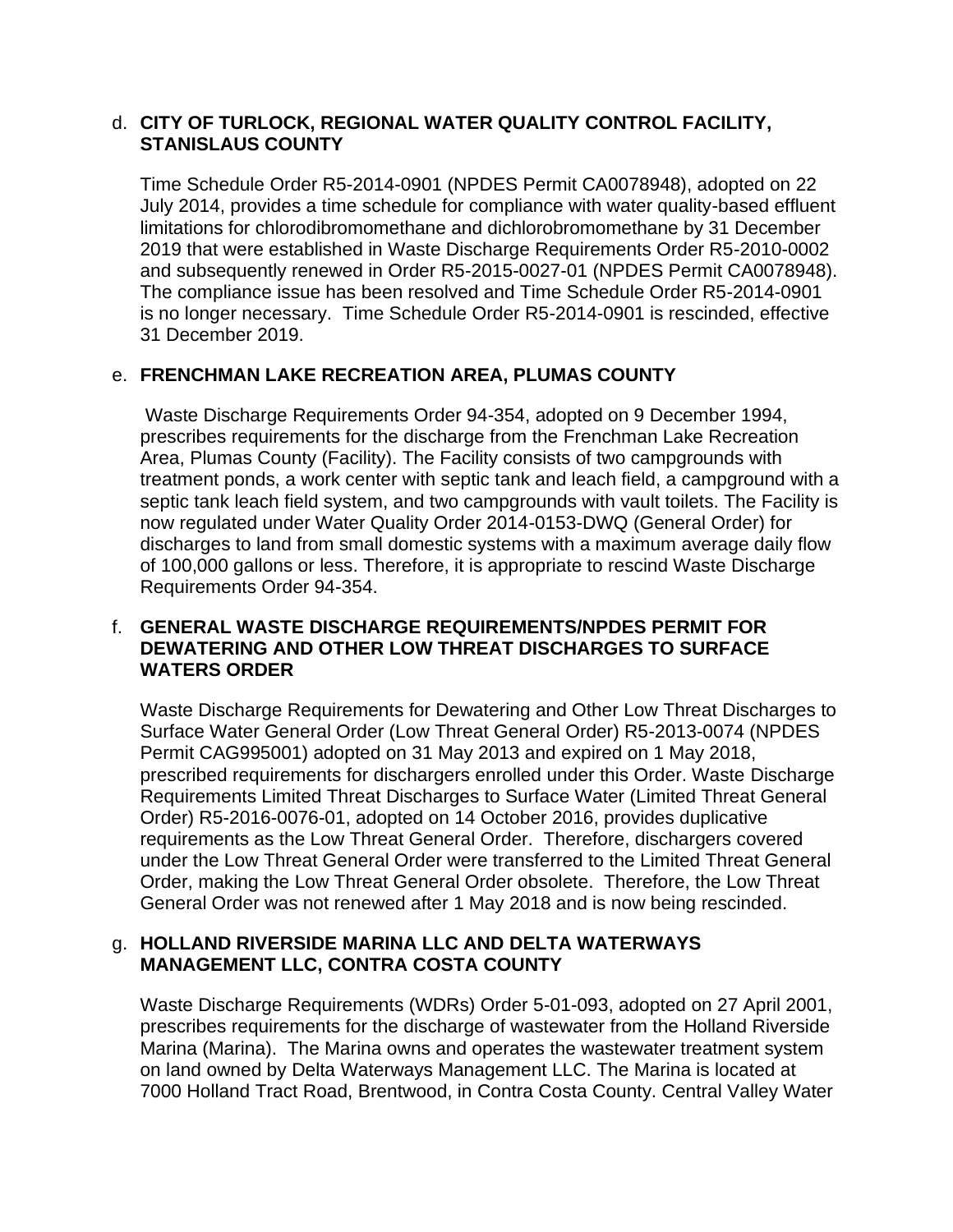Board staff determined that the facility can be regulated under the General Waste Discharge Requirements for Small Domestic Wastewater Treatment Systems, Order WQ 2014-0153-DWQ. A Notice of Applicability was issued to the dischargers on 11 September 2019, assigning water quality Order 2014-0153-DWQ-R5315 to the facility and discharge. Therefore, it is appropriate to rescind WDRs Order 5-01-93.

## h. **SHASTA LIVESTOCK AUCTION YARD, SHASTA COUNTY**

In 1986, Waste Discharge requirements (WDR) Order No. 86-182 was adopted for Shasta Livestock Auction Yard located at 3917 Main St, Cottonwood, Shasta County. The WDRs was revised in 1996 with WDR Order No. 93-180. The facility was originally placed under the individual WDR due to an off-property discharge. Central Valley Water Board staff inspected the facility on 24 July 2018 and found that it was operating as an auction yard, which qualifies it for WDR Order No. R5- 2017-0058 (Bovine General Order). Therefore, it is appropriate to rescind WDR Order No. 93-180 and instead enroll Shasta Livestock Auction Yard under the Bovine General Order.

## i. **SIERRA UNIFIED SCHOOL DISTRICT, SIERRA JOINT UNION HIGH SCHOOL WASTEWATER TREATMENT FACILITY, FRESNO COUNTY**

Waste Discharge Requirements Order 85-230, adopted on 23 August 1985, prescribes requirements for the discharge of wastewater from the Sierra Joint Union High School Wastewater Treatment Facility (Facility) at 33220 Lodge Road near Tollhouse in Fresno County. The Facility is owned and operated by the Sierra Unified School District (Discharger). Central Valley Water Board staff determined that the Facility can be regulated under State Water Resources Control Board's Water Quality Order 2014-0153-DWQ General Waste Discharge Requirements for Small Domestic Wastewater Treatment Systems. A Notice of Applicability was issued to the Discharger on 28 August 2019, assigning General Order and Monitoring and Reporting Program 2014-0153-DWQ-R5320 to the Facility. Therefore, it is appropriate to rescind Waste Discharge Requirements Order 85-230.

# j. **SUGARLOAF RESORT AND MARINA, SHASTA COUNTY**

Waste Discharge Requirements Order R5-2007-0103, adopted by the Central Valley Water Board on 2 August 2007, prescribed requirements for the discharge of wastes from Sugarloaf Resort and Marina. The system is designed to treat and dispose up to 8,400 gallons of wastewater per day. However, in 2016 the Facility discontinued houseboat rentals and removed the associated wastewater collection pumps and transfer lines from the docks. There is no longer any discharge of wastewater to land from the Facility. Therefore, it is appropriate to rescind Waste Discharge Requirements Order R5-2007-0103.